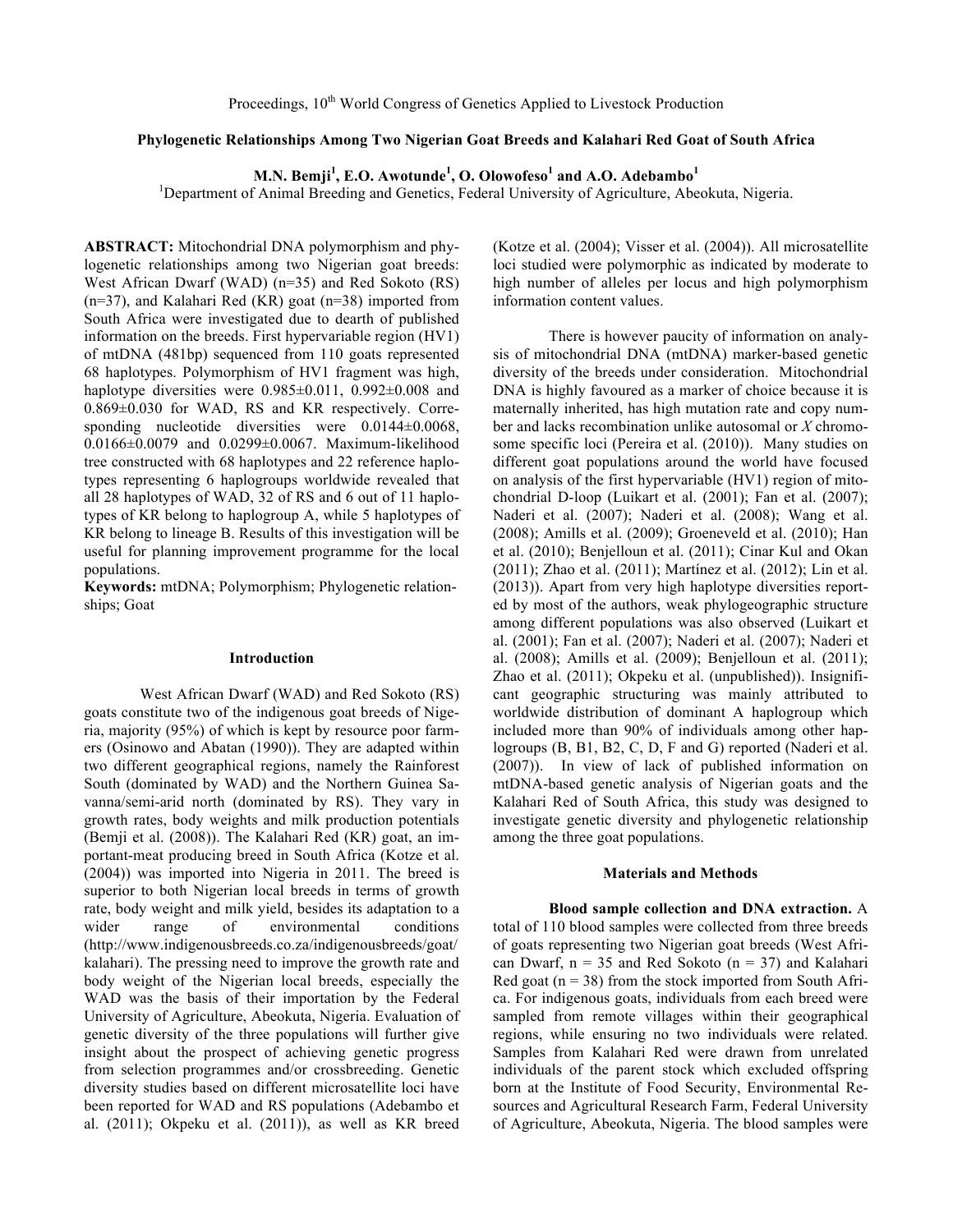placed on Whatman FTA classic cards until DNA extraction was carried out using standard commercial kits according to manufacturer's instructions.

**Polymerase chain reaction (PCR) amplification and sequencing.** The HV1 region of mtDNA D-loop was amplified and sequenced in STABVIDA laboratory, Portugal. The primers CAP-F (5′- CGTGTATGCAAGTACATTAC-3′) and CAP-R (5′- CTGATTAGTCATTAGTCCATC-3′) were used to amplify a 579-bp DNA fragment. The PCR cycling protocol by Naderi et al. (2007) was adopted and a 481 bp segment of the PCR products sequenced.

**Data analyses.** The sequences were edited with ChromasPro v1.7.5 and aligned with Clustal W in MEGA v5.2.2 (Tamura et al. 2011)). Genetic diversities and phylogenetic analyses were carried out using a 453 bp region shared by 110 mitochondrial sequences in the current study and other reference sequences. Haplotype diversity (*h*) and nucleotide diversity  $(\pi)$  were estimated using DnaSP v5.10.01 software (Librado and Rozas, 2009)). To identify possible phylogenetic clades, maximum-likelihood tree was estimated with MEGA v5.2.2 following alignment of sequences with 22 reference sequences (Naderi et al. 2007)) representing diversity of six haplogroups (A, B, C, D, F and G) found worldwide. Reliability of the phylogenetic tree was assessed using bootstrap percentages computed after 1000 replications.

## **Results and Discussion**

**Sequence diversity.** Polymorphism of HV1 fragment was high, haplotype diversities were 0.985±0.011, 0.992±0.008 and 0.869±0.030 for WAD, RS and KR respectively (Table 1). Corresponding nucleotide diversities were  $0.01440 \pm 0.00679$ ,  $0.01662 \pm 0.00788$  and 0.02994±0.00673. These results compare favourably with estimates reported for WAD and RS using a larger sample size (Okpeku et al. (unpublished)) and several studies around the world (Luikart et al. (2001); Naderi et al. (2007); Wang et al. (2008); Amills et al. (2009); Benjelloun et al. (2011); Cinar Kul and Okan (2011); Zhao et al. (2011)). High genetic diversity may partly result from high mutation rate of the control region, multiple maternal wild ancestor (Naderi et al. (2007)) and capture of large part of the wild diversity during domestication (Benjelloun et al. 2011)).

**Table 1. Number of haplotypes, haplotype and nucleotide diversities**

| <b>Breed</b>                |    | Nh | $hd\pm SD$        | $\pi\pm SD$         |
|-----------------------------|----|----|-------------------|---------------------|
| <b>WAD</b>                  | 35 | 28 | $0.985 \pm 0.011$ | $0.0144\pm0.0068$   |
| RS                          | 37 | 32 | $0.992 \pm 0.008$ | $0.0166 \pm 0.0079$ |
| ΚR                          | 38 |    | $0.869 \pm 0.030$ | $0.0299 \pm 0.0067$ |
| .<br>$-$<br>____<br>__<br>. |    |    |                   |                     |

N: Sample size, Nh: number of haplotypes, hd: haplotype diversity,  $\pi$ : nucleotide diversity, SD: standard deviation

**Phylogenetic relationship.** The first hypervariable region of mtDNA sequenced from 110 goats revealed a total of 68 different haplotypes. Tree topology (Figure 1) obtained with maximum-likelihood phylogenetic method for the observed haplotypes and 22 reference sequences (Naderi et al. (2007) grouped the three goat populations into two distinct mtDNA lineages, A and B. All 28 haplotypes of WAD, 32 haplotypes of RS and 6 out of 11 haplotypes of KR belong to haplogroup A while 5 haplotypes of KR clustered with haplogroup B. Lineage A is widely reported in different studies around the world as predominant (Luikart et al. (2001); Naderi et al. (2007); Wang et al. (2008); Han et al. (2010); Benjelloun et al. (2011); Zhao et al. (2011); (Martínez et al. (2012); Lin et al. (2013)). Naderi et al. (2007) further reported more than 90% worldwide distribution of lineage A from a large scale mtDNA analysis of domestic goats which is in agreement with the current observation that lineage A was predominant. While a neighbor-joining tree of breed relationship revealed that indigenous goats of Sub-Saharan Africa were grouped according to their geographic origins based on analysis of different microsatellite loci (Chenyanbuga et al. (2004)), recent fragmentation of local goat populations into discrete breeds is not detectable with mtDNA markers (Naderi et al. (2007)). It has been established that the geographical structure of goats is weaker than that for cattle and sheep (Luikart et al. (2001)). The B lineage, according to the authors is mostly found in whole Asia with few individuals from Sub-Saharan Africa and one European goat from Greece. Since KR goats were developed from two lines (red-head boar and "unimproved indigenous" goats) (Campell, 2003)), it is not surprising that haplogroups A and B were represented in the breed, thereby supporting the hypothesis of multiple maternal origins (Luikart et al. (2001)). The B lineage is likely to have arisen in Asia, according to the latter authors, while distribution to other locations has been attributed to human migration (Naderi et al. (2007)). Generally, haplogroups B, C, D, F and G are rare or absent (Luikart et al. (2001); Naderi et al. (2007); Amill et al. (2009)).

## **Conclusion**

Mitochondrial DNA analysis of the three breeds of goats revealed that West African Dwarf and Red Sokoto goats of Nigeria and Kalahari Red goat of South Africa are highly diverse. The WAD and RS from Nigeria belong to lineage A, while lineages A and B were detected in Kalahari Red of South Africa, further supporting the possibility of multiple maternal origins. The mtDNA diversity coupled with large phenotypic variations already reported in the breeds can be exploited as raw materials for genetic improvement of economically important traits in the local goat populations.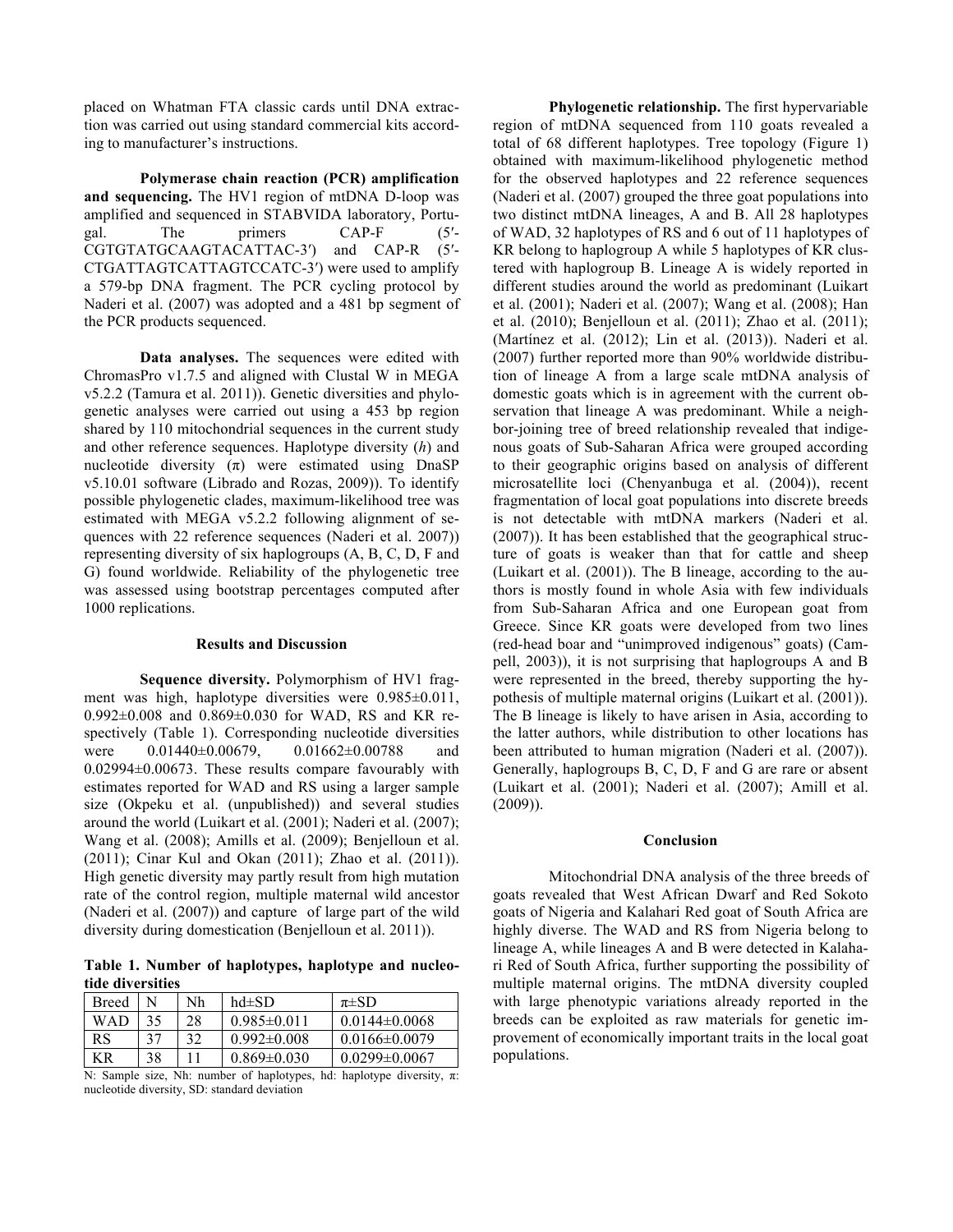

**haplotypes. Codes starting with two letters represent GeneBank Accession numbers of the 22 reference sequences. Other codes starting with WAD, RS and KAL correspond to haplotypes belonging to West African Dwarf, Red Sokoto and Kalahari Red goats respectively. Numbers at major clades represent bootstrap percentages computed after 1000 replications.**

## **Literature Cited**

- Adebambo, A.O., Adebambo, O.A., Williams, J.L., et al. (2011). Livest. Res. Rural Dev., 23(2).
- Amills, M., Ramírez, O., Tomàs, A. et al. (2009). Animal Genetics, 40(3): 315-22.
- Bemji, M.N., Osinowo, O.A., Ozoje, M.O., (2007). Ghanaian J. Anim. Sci., 2&3 (1):81-88.
- Benjelloun, B., Pompanon, F., Ben Bati, M., et al. (2011) Small Ruminant Research, 98(1-3): 201-205.
- Campbell, O.P. (2003). SA-Anim. Sci., 4:18-22.
- Chenyambuga, S.W., Hanotte, O., Hirbo, J., et al. (2004). Asian-Austr. J. Anim. Sci., 17(4): 445-452.
- Cinar Kul, B., and Okan, E. (2011). Ankara Univ Vet Fak Derg, 58: 129-34.
- Fan, B., Chen, S., Kijas, J.H., et al. (2007). Small Ruminant Research, 73(1-3): 262-66.